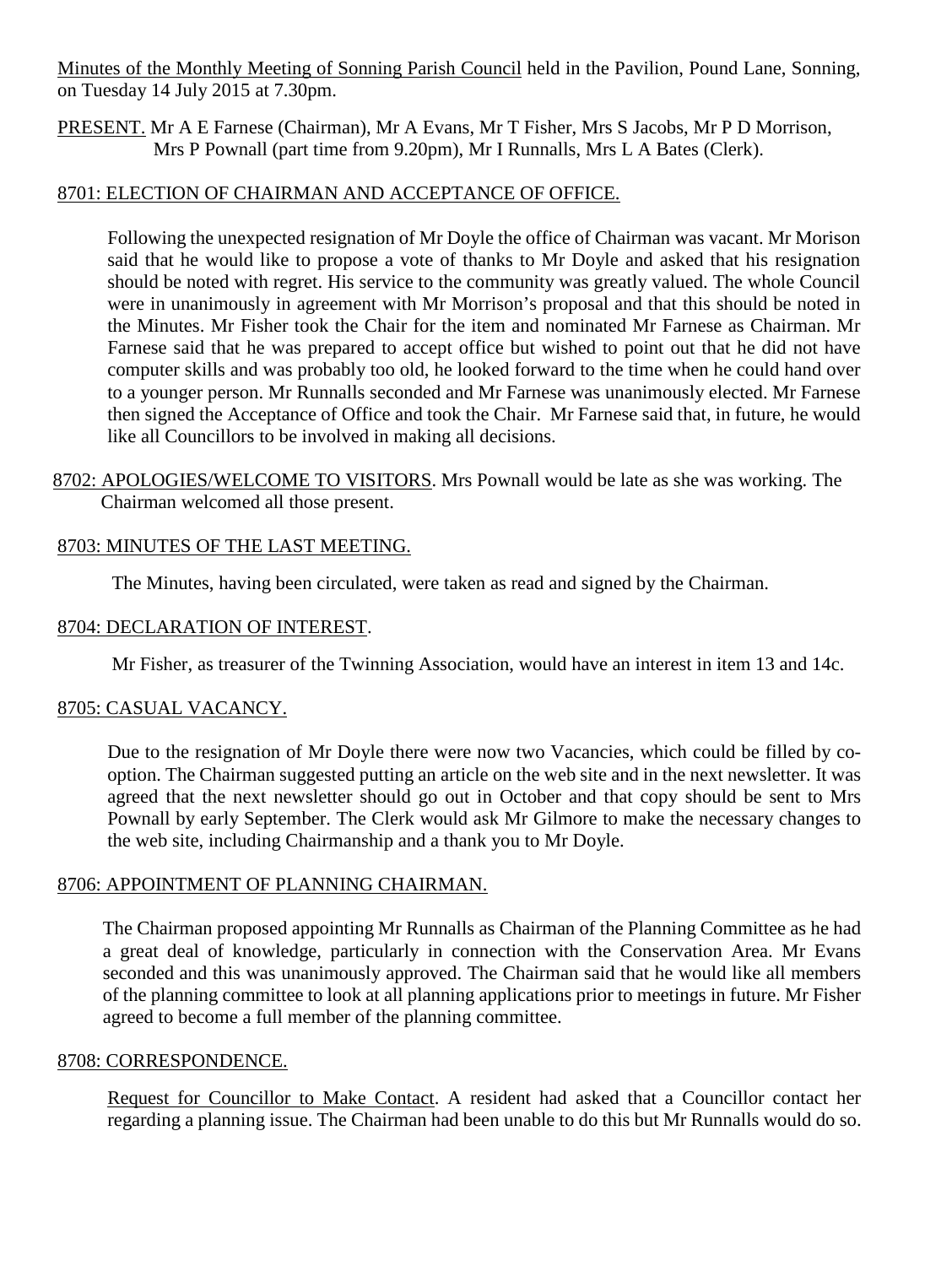### 8708: CORRESPONDENCE (Cont'd).

ReadiBus AGM 3 August 6.30 pm for 7.00pm WBC Council Offices. No one was able to attend.

Reply from Clair Lawrence re: Tree On Golf Club Boundary. Ms Lawrence had responded to the Council's concern about the Oak tree that had been felled. Ms Lawrence said that WBC shared the Council's concerns but the tree was not subject to a TPO and it was not clear if it was on Golf Club land or not. Therefore WBC were unable to prevent the felling.

Request to Open Wharf Gate. The Great House had asked if the Wharf gate could be opened to allow a vintage car to access the Great House garden on 24 July. This was unanimously agreed.

WBC Gypsy & Traveller Preferred Options Plan. WBC were chasing for a reply from Sonning on the consultation. It was agreed that the Clerk would respond to the questionnaire confirming the Councils support for the document.

Press Release. WBC had issued a press release to explain the action that they had taken and the difficulties involved in relation to the travellers establishing themselves on a site in Blagrave Lane Wokingham. There had been two earlier planning applications for traveller pitches on the site, which had been refused. The applicant had now gone to appeal. However after the second application had been refused in April 2015 travellers had moved onto the site and WBC had issued a temporary stop notice to prevent any more caravans entering the site. Later a High Court temporary injunction was obtained, which had now expired. A planning enforcement order had been served but human rights legislation allowed the travellers six months in which to find another site and the applicant had appealed against the order. This had the effect of holding the notice in abeyance pending the outcome of the appeal. WBC had obtained a permanent court order to prevent further occupation but the court had allowed the travellers to connect to the water supply and put a gate on the entrance when they appealed against that decision. The two appeals would be heard together at a public Inquiry, possibly in early 2016. Until then nothing could be done.

New Electoral Forms. These forms were being sent out and everyone had to complete them even if there were no changes.

CIL Meeting September. This was for the Clerk and one Councillor. Several dates were being offered and WBC were asking for confirmation of representative's availability. Mr Runnalls and the Clerk would attend and agree dates ready to submit. The Chairman said it was likely that other Councillors could attend if they so wished and WBC would be clarifying the apparent conflict of training dates. WBC were likely to sell off some of its assets including the Glebe Garden bungalows, which were no longer fit for purpose. It was noted that Berkshire Sports was another WBC asset.

CIL Information Evening. Although aimed at Borough Councillors Town and Parish Councils were being offered the opportunity to attend. Following discussion it was agreed to wait until September. Request to Use Pavilion 4-8.30 8 August. This was to allow a company to hold a sports evening and BBQ for 60-70 people. The Clerk agreed to find out more about the event.

Following requests for information the Clerk had supplied information on: The David Sherriff Bridge option (E&D PC), No Cold Calling (Charvil PC): Defibrillator (Twyford PC): Contact for SVP: Fishing on the Wharf.

The Chairman said that two cars had been dumped by the Little Glebe garages, and he would contact WBC. Mr Evans said there had been an incident in Pound Lane where the bus had been forced to mount the pavement, narrowly missing a pedestrian, due to parents parking badly on the road. The Chairman would contact WBC Highways.

# 8709: PLANNING.

Mr Runnalls said that there were no new application and the next planning meetings would be held on 22 July, 17 August and 1 September.

**The following applications were on going:** South Lodge Sonning Lane (F/2014/1832): Acre Field, Charvil Lane (F/2015/0235): August Field and Acre Field Charvil Lane (F/2015/0354).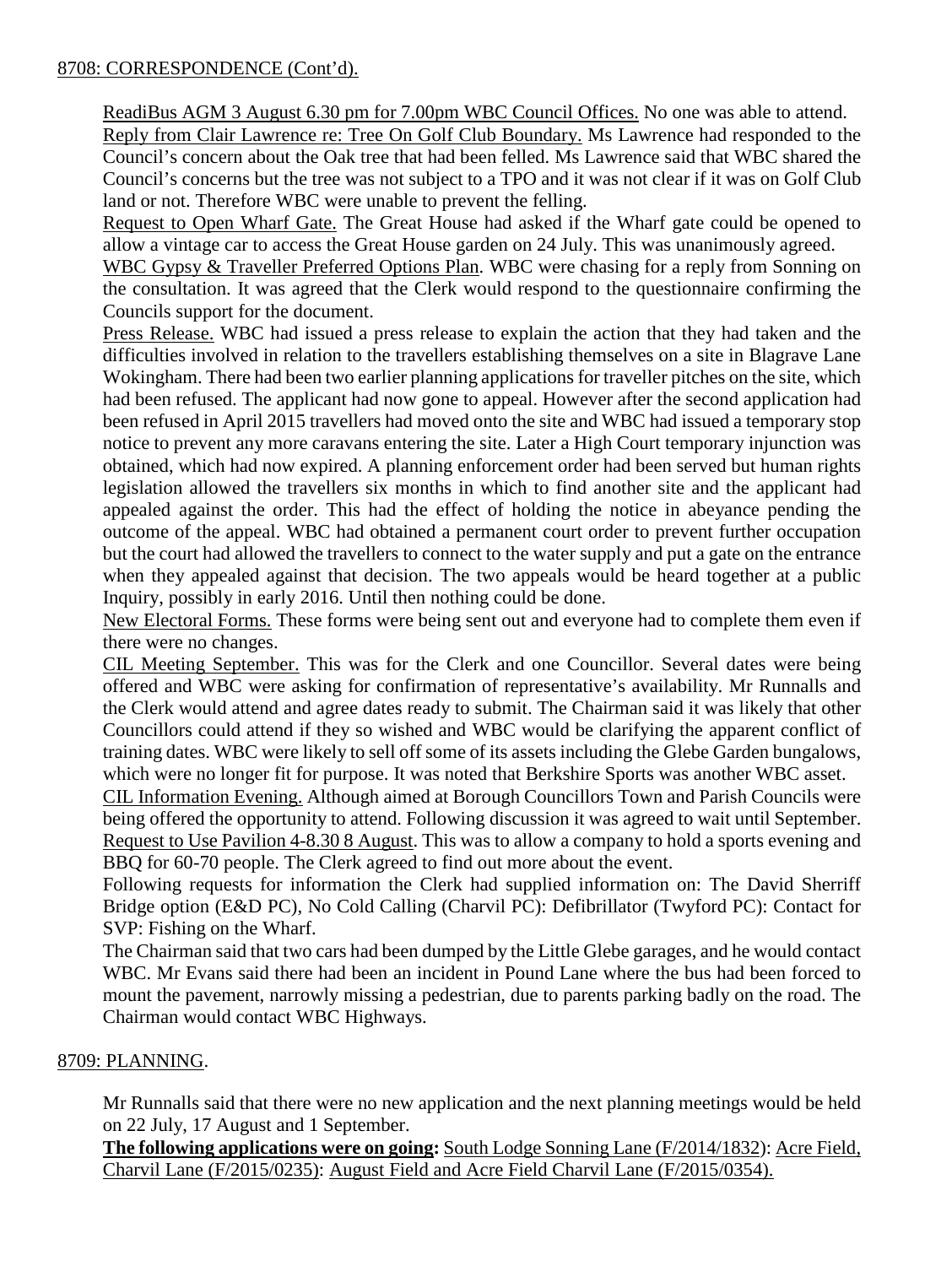St. Andrews Church (NMT/2014/2083): 33 Little Glebe (F/2014/2285): 29 Sonning Meadows (F/2014/2444): Holme Park Sonning Lane (RBCS) (F/2014/2319): The Great House at Sonning (F/2015/0283): 32 Sonning Meadows (F/2015/0848).

**The following applications had been approved**: 6 Pound Lane (F/2015/0708): 4 Thames Terrace (F/2015/0262): St Andrews Church (C/2014/2110): The Malt House (LB/2015/0769). 103a Pound Lane (F/2015/1037): King George V Playing Field (F/2015/1172

**The following applications had been refused**. There were no refusals.

**The following new applications had been received**. There were no new applications.

**S106 – Update**. The application for S106 funding had been approved for all the following: Extend the safety netting £1835 plus VAT: Excess Water Drainage for rec. £2900: Bonded Rubber mulch walkways and gravity bowl £5129.40 plus VAT plus grinding out the Beech tree root to facilitate these works £625 Plus VAT: Four new seats for the children's playground £2636 plus VAT: Repairs to safety surface under orange swing basket and two bonded rubber walkways £2424 plus VAT: Repair to zip wire £249.31 plus VAT. Mr Morrison proposed, Mr Evans seconded and it was unanimously approved that all the S106 work should be ordered and paid for.

Mr Runnalls said that he was aware that the land next to Model Farm Cottages, currently used as rubbish dump, was to be auctioned.

# 8710: CONSERVATION AREA ASSESSMENT.

Mr Runnalls said that the final draft was with WBC. The Conservation Officer was happy with the draft and would meet up with Claire Lawrence to agree the next steps.

# 8711: QUESTIONS FOR BOROUGH COUNCILLOR.

In the absence of Cllr Haines there were no questions.

### 8712: PARISHIONER QUESTIONS.

There were no questions.

### 8713: WEB SITE.

The Chairman said that someone was needed to update the website information regularly, he would ask Mrs Pownall. The Clerk would ask Mr Gilmore to include a vote of thanks to Mr Doyle and details of the new Chairman of the Council and Planning Chairman. Mr Morrison said an update on the CAA was also needed.

# 8714: OFFICIAL VISIT TO LIGUGE 9 – 12 OCTOBER 2015.

Following discussion it was agreed that there would be no official delegation from Sonning and attendance would be a decision for individual Councillors. Mrs Jacobs and Mr Fisher were hoping to attend.

# 8715: FINANCE.

- a) Report, The Clerk had circulated a report, which was noted. Mr Morrison said that he and the Clerk had met and he now had a better understanding about the finances. The Chairman asked about installing the dog bin and he agreed to do this with Mr Fisher.
- b) Twinning Gift. The Chairman would ask Mr Doyle about the tapestry of Sonning Bridge that he had purchased. Other ideas were also discussed and Mr Runnalls agreed to speak to the tapestry shop to see if they had anything suitable.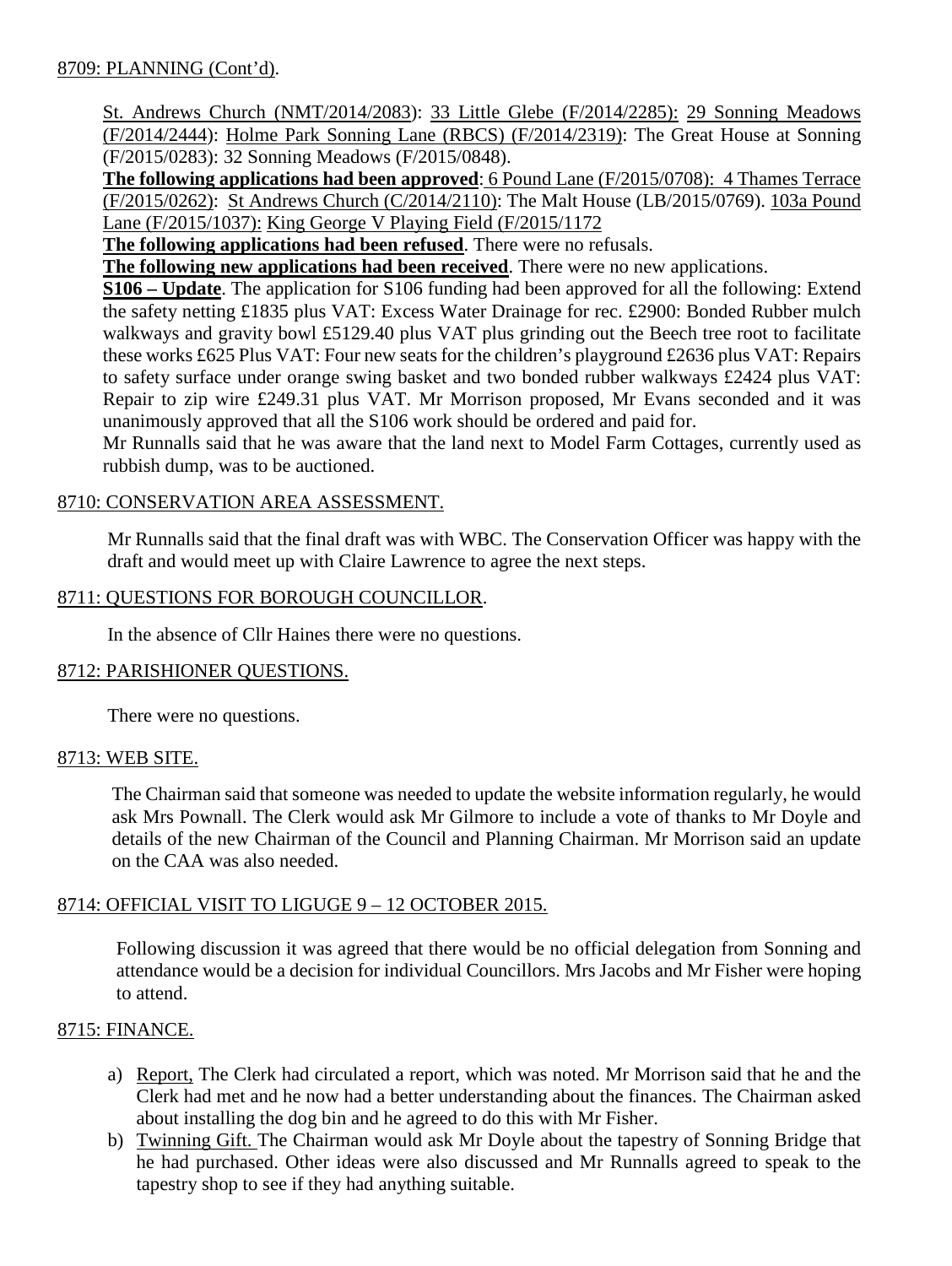#### 8715: FINANCE (Cont'd).

#### c) Payment of Accounts.

The Chairman proposed paying the following payments, Mr Fisher seconded and these were unanimously approved.

*June* 

| A E Farnese (AGM Wine                           | 58.14   |
|-------------------------------------------------|---------|
| Mrs L A Bates – ZEN Hosting                     | 57.46   |
| <b>Twyford Mowers</b>                           | 412.61  |
| CAS Insurance Premium 2015/16                   | 2223.40 |
| P J Doyle – Defibrillator Fun Day Advertisement | 148.00  |
| Thames Water – Pavilion. Water                  | 126.00  |
| Thames Water – Square Water                     | 16.84   |
| <b>Quadron Dog Bins May</b>                     | 83.02   |
| Henley Contracting – Mow Main Field             | 480.00  |
| Henley Contracting – Mow SCC                    | 120.00  |
| Sonning Landscapes – Cut Pound Lane hedge       | 45.00   |
| Sonning Landscapes – Mow Playground             | 28.00   |
| Sonning Landscapes – cut Rec. hedge             | 90.00   |
| Sonning Landscapes – Mow Wharf                  | 56,00   |
| Mrs L A Bates – Honorarium Less Tax             | 2508.00 |
| Mrs L A Bates - Telephone                       | 40.00   |
| Mrs L A Bates – ZEN Website                     | 59.40   |
| J Hunter – Relocate Pavilion Switches           | 148.00  |
| $Mr K$ Trimmings – Litter part Feb + May        | 255.02  |
| Barclays stop cheque (BALC 100118)              | 12.50   |
|                                                 | 4742.99 |

d) Payment of CAA Invoice. Mr Thorpe had quoted  $\pounds1,000$  for the work on the CAA, which had previously been accepted, and he had now submitted his invoice. The Chairman proposed and Mr Fisher seconded paying the £1,000 and this was unanimously approved.

### 8716: HIGHWAYS.

Mr Evans said that some patch repairs had been made in some areas. There had been a near miss involving a bus mounting the pavement and nearly hitting a pedestrian in Pound Lane. The woman had reported the incident to the police and had spoken to Mr Evans. The problem had occurred when parents were parking on Pound Lane making it difficult for the bus to drive along and the driver had mounted the pavement to avoid a badly parked car. The Chairman agreed to speak to WBC regarding the parking problem. Mr Evans said that neighbourhood watch were about 100 short of obtaining the 60% vote in favour of the No Cold Calling Zone but some areas still had to be canvassed. The Chairman said that there was a vacancy for a school crossing person for about 1 hour morning and evening, training and equipment would be provided. Mr Runnalls had observed an overweight lorry in Charvil Lane, which had progressed along Thames Street. Mr Runnalls had taken a photo of the lorry and had spoken to the company. The representative had been surprised that this, usually careful driver, was involved and they had confirmed that there had been no delivery on the Sonning side of the Bridge. The company were now aware that they were being watched.